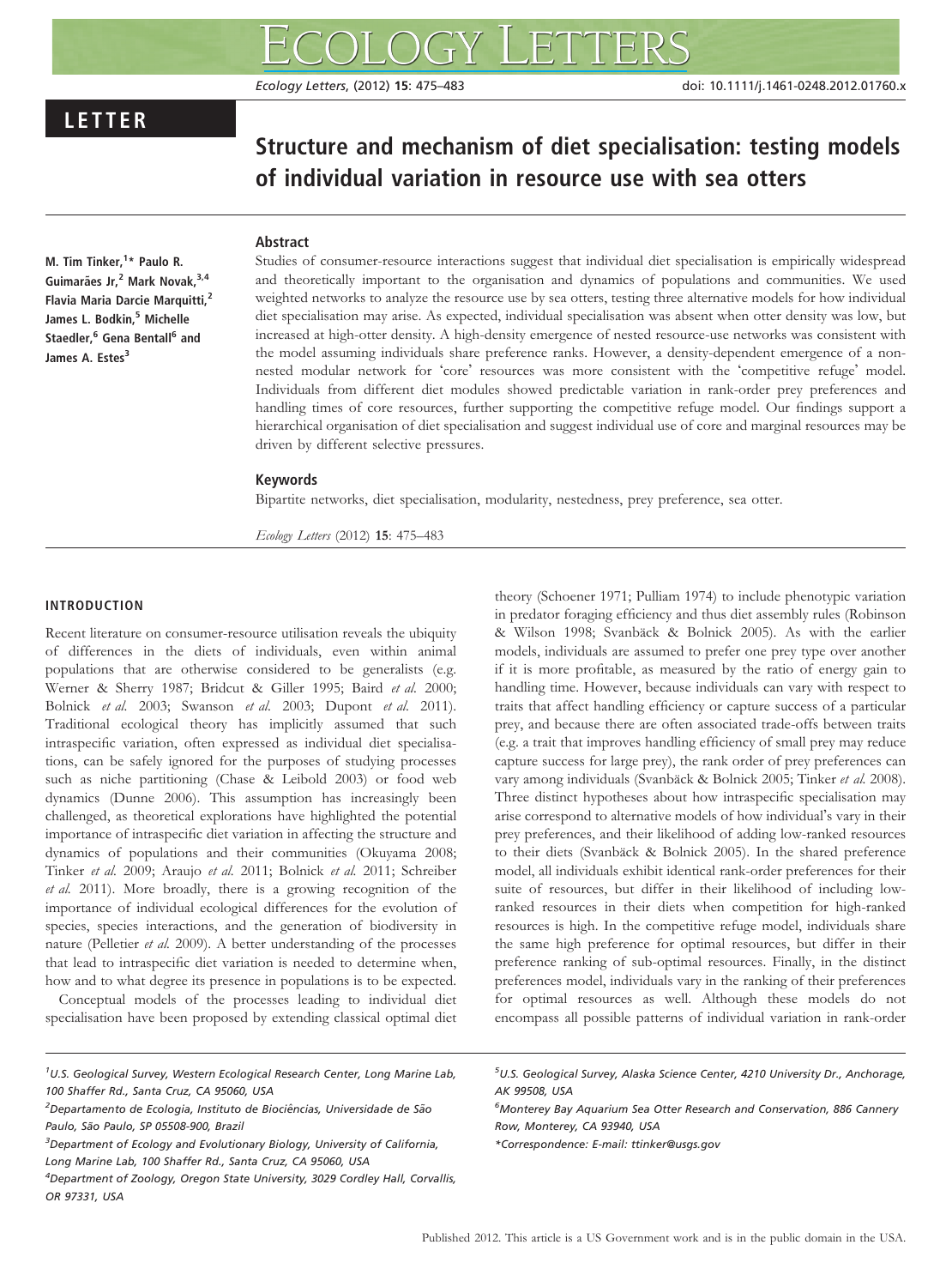preferences, they represent a useful starting point for exploring how individual foraging decisions can scale up to intraspecific diet variation. An appealing feature of these models is that each is associated with predictions about how variation in diet among individuals is affected by resource availability (Svanbäck & Bolnick 2005, 2007; Pires et al. 2011).

Network analysis has proven to be an effective tool for linking theoretical models with empirical data on individual resource-use patterns (Araújo et al. 2010; Dupont et al. 2011; Ramos-Jiliberto et al. 2011), much in the same way that it has been used for linking food web models with data on species-level resource-consumer interactions (reviewed by Pascual & Dunne 2006). The network approach interprets individual-resource interactions as a bipartite network in which two set of nodes, one representing individual consumers and the other representing their prey resources (Pires et al. 2011), are connected by links to reflect the utilisation of each resource by each individual (Fig. 1). Network analysis includes three descriptive measures of a network's structure of direct interest for models of individual diet choice: nestedness, modularity and the average density of connections (Arau´jo et al. 2008, 2010). Nestedness occurs when the prey species utilised by the individuals with the least diverse diets are a nested subset of the prey utilised by individuals with more diverse diets. A network exhibits modularity if it is possible to segregate individuals and their resources into different groups (modules), such that there are resources shared by individuals within the same module, but few (or no) resources shared by individuals from different modules. The average density of connections refers to the degree of diet similarity between individual consumers.

Competition-dependent changes in nestedness and modularity can be used to distinguish between alternative predictions of the three models described elsewhere (Pires et al. 2011). For instance, the shared-preferences model predicts that a nested network structure should emerge under high competition (Fig. 1a–b, Bascompte et al. 2003; Araújo et al. 2010). In contrast, the competitive refuge model predicts that increases in competition should lead to the emergence of a modular network structure (Fig. 1c-d, Araújo et al. 2008). Modularity is also predicted by the distinct preferences model, but only when resources are abundant and intra-specific competition is low (Fig. 1e–f). The structure of empirical individual-resource networks therefore provides insight into the processes that generate observed levels of intraspecific diet specialisation.

A number of empirical tests of theoretical models of individual specialisation have been conducted to date, using a variety of taxa and study systems (Araújo et al. 2010; Pires et al. 2011). These previous tests have demonstrated the power of network analysis to describe individual resource-use patterns, but they have mostly been qualitative in nature, examining only the presence or absence of each prey type in an individual's diet. Yet the foraging decisions of individual predators are rarely absolute, and in most populations it is the relative utilisation of resource types that differs among individuals. Herein, we apply quantitative extensions of network analysis that take into account not only the qualitative structure of the network but also the quantitative strengths of the links. We present a new approach for examining how patterns of nestedness and modularity vary among individuals when diets are filtered by prey importance (defined as the relative contribution to total consumed biomass). We also evaluate correlations in the rank order of prey utilisation by individuals, to test whether observed patterns of nestedness or modularity are driven by shared (or divergent) prey preferences, as predicted by theory

(Svanbäck & Bolnick 2005; Pires et al. 2011). We apply this approach to an extensive dataset on diets of southern sea otters (Enhydra lutris nereis). Sea otters are keystone predators in near-shore marine ecosystems of the north Pacific (Estes & Palmisano 1974), and have been shown to exhibit pronounced individual diet specialisation in the high-density populations of central California, but not in a low-density population of southern California (Estes et al. 2003; Tinker et al. 2008).

Our objectives were to use quantitative analyses of individualresource networks to determine (1) the support for the three alternative models of diet specialisation, (2) the role of densitymediated trade-offs in shaping patterns of resource partitioning in sea otters and (3) whether observed individual differences in prey preference rankings correspond to differences in prey handling efficiency.

#### METHODS

## Field sites and data collection

Data on prey utilisation by southern sea otter individuals were collected from three study sites in California between 2001 and 2007: Monterey peninsula (MON), the coast between Pt. Piedras Blancas and Pt. Estero (PBL), and San Nicolas Island (SNI; see Fig. S1 in Supporting Information). All three study sites are characterised by similar, predominantly rocky-bottom kelp-forest habitats, but whereas the MON and PBL populations exhibit high-sea otter densities (5.7 otters km<sup>-1</sup>  $\pm$  1.24 and 3.7 otters km<sup>-1</sup>  $\pm$  1.06, respectively), the more recently established and still growing population at SNI has a lower density (0.8 otters km<sup>-1</sup>  $\pm$  0.13) and greater abundance of prey resources (Tinker et al. 2008). We captured 58, 47 and 25 individuals from these populations respectively, tagging and subsequently monitoring each by radio telemetry for 1–5 year periods. Individuals were located 3–7 times per week by shore-based observers and, as possible, observed for contiguous sequences of  $\geq 20$  feeding dives (henceforth referred to as feeding bouts) to record the identity and size of captured prey using 50–80× power spotting scopes (Questar Corporation, New Hope, PA, USA). The dive duration and prey handling time (the at-surface time required to process and consume a captured prey item) was also recorded. Individuals at each site had largely overlapping annual home ranges (Tinker *et al.* 2008), and thus similar access to foraging micro-habitats and prey types over the period of data collection.

To obtain quantitative measures of each preys contribution to an individual's diet, counts of prey frequency and size were converted to estimates of biomass as follows. First, we collected, measured, and weighed the edible and in-edible components of each potential prey taxon observed in the sea otter diet (10–50 items per taxon) to generate power functions for converting prey diameter to wet edible biomass (Oftedal et al. 2007). These were incorporated into a Monte Carlo procedure used to estimate each individual's diet composition in terms of the proportion of consumed biomass contributed by each prey taxa (Tinker et al. 2008). This procedure served to quantify sampling uncertainty and adjust for a number of recognised biases associated with shore-based observations of sea otter diets (Appendix S1). To account for inconsistencies in the taxonomic resolution of prey capture records, all prey items were subsequently classified into 14 distinct functional groups of taxonomically and/or morphologically similar species (Table S1).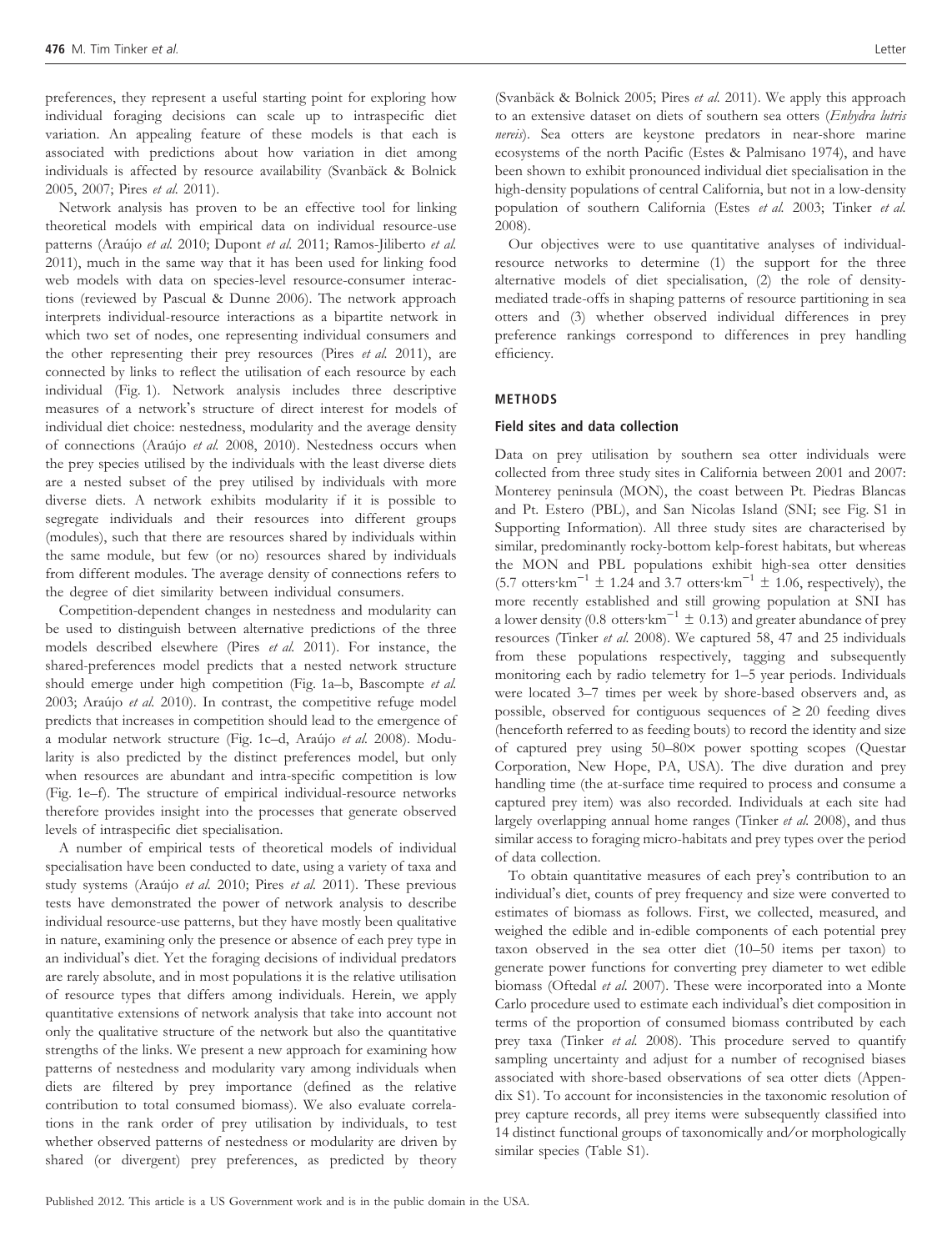

Figure 1 Individual-resource networks predicted by three distinct models of the processes leading to intraspecific diet variation, when resources are abundant (a, c, e) and when resources are scarce (b, d, f). Predictions are shown for (1) the shared-preferences model (a, b), (2) the competitive refuge model (c, d) and (3) the distinct preferences model (e, f ). For each combination of model and resource abundance, predicted network structure is shown in matrix form (with individuals as rows, prey types as columns and filled cells indicating feeding links) and as node diagrams (with individuals as circles, prey types as diamonds and connecting lines indicating feeding links). Symbol-matched individuals in node diagrams share resources, rank preferences, and degree of specialisation.

### Patterns of individual resource-use variation

To ensure that within-site dietary differences represent differences in prey preference rather than differences in the array of habitats or the abundance of various prey available to different individuals, we

restricted our analyses to 28, 35 and 11 adult study animals at each site having largely overlapping home ranges and a minimum of 300 recorded feeding dives spanning > 1 years (Tinker et al. 2008; Johnson et al. 2009). Using previously described methods (Roughgarden 1972; Bolnick et al. 2002; see Appendix S2 for equations,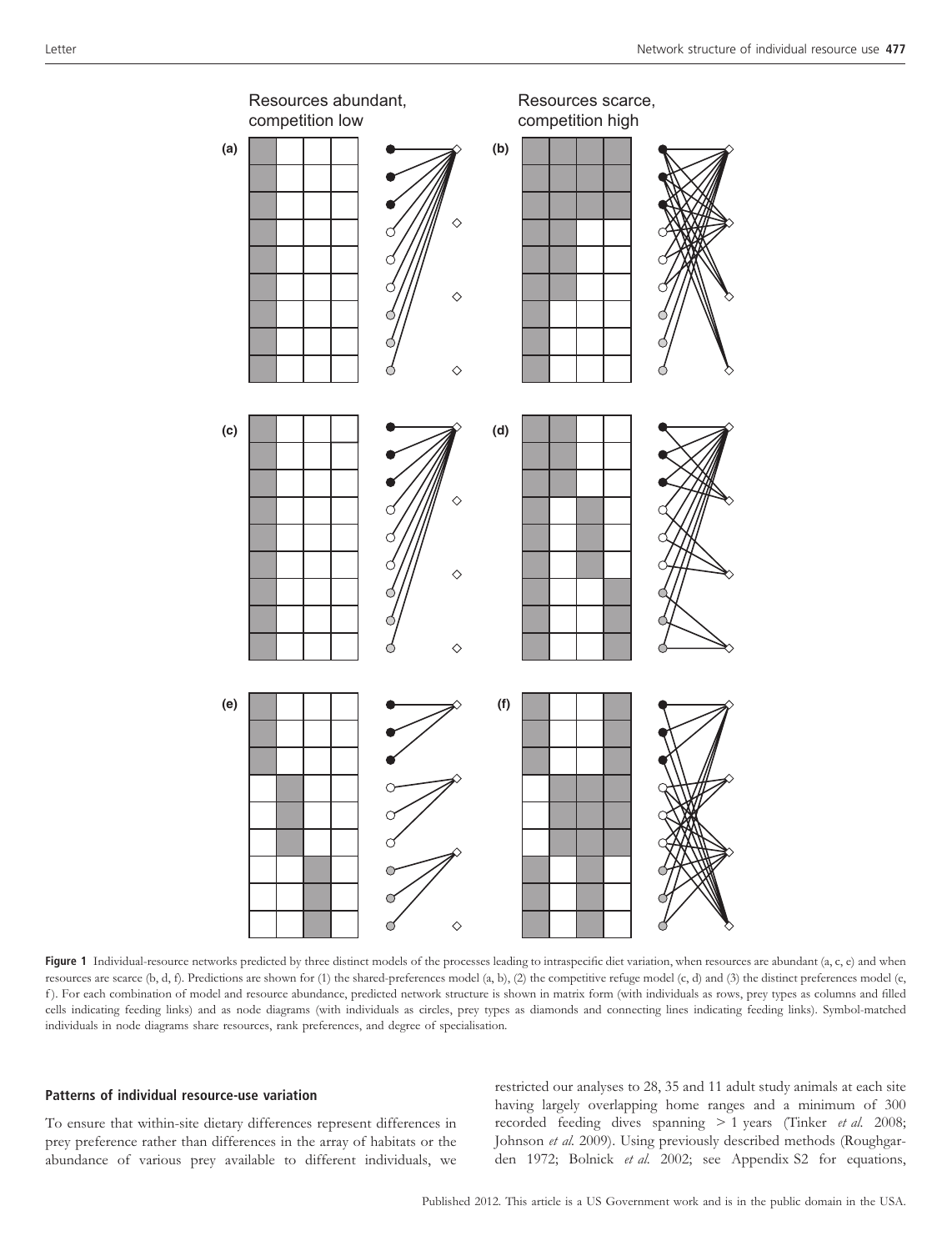computer program links and/or source code for all reported statistics), we quantified: (1) each population's total diet variation (its total niche width,  $TNW_S$ ), (2) each individual's diet variation (the withinindividual component,  $WIC<sub>S</sub>$  and (3) the proportion of each population's  $TNW<sub>S</sub>$  contributed by within-individual variation ( $WIC_S/TNW_S$ ). The ratio  $WIC_S/TNW_S$  approaches one when all individuals utilize the full population niche width, whereas values significantly less than one indicate niche partitioning (diet specialisation) by individuals. To account for differences in sample size between study sites, we used a bootstrap re-sampling routine to calculate niche statistics: specifically, for each site we drew (with replacement) 10 000 random samples of 11 individuals (the number of individuals studied at SNI, the smallest sample size), and used the bootstrapped sample distributions to calculate the mean, standard error and 95% confidence intervals (CI<sub>95</sub>) for  $WIC_S/TNW_S$ .

#### Weighted measures of individual-resource network structure

For each population we compiled the records of individuals feeding on resources into an individual-resource matrix  $(R)$ , with individual otters as rows and resources as columns. The  $R$  matrix defines a network in which individual otters and prey types are depicted as different sets of nodes, and links connect individual otters to each of their recorded prey types (Pires et al. 2011). A quantitative version of the network is represented by the matrix  $^{\#}R$ , where each cell represents the proportional biomass contribution of resource j to the diet of individual *i*, such that  $0 \leq \frac{H}{T_{ij}} \leq 1$ .

We used weighted indices to describe population-wide patterns of the density of connections, nestedness and modularity in the  $^{\#}R$  networks from MON, PBL and SNI. The average density of connections was quantified for each site using the  $E$  index of Araújo et al. (2008), where  $E$  is 1 minus the average pairwise similarity of individual diets and varies from 0 (all individuals exhibit identical diets) to 1 (all individuals differ completely in their diets). Degrees of nestedness were quantified using the WNODF metric (Almeida-Neto & Ulrich 2011), a recent extension to the qualitative NODF metric of nestedness (Almeida-Neto et al. 2008) that takes into account the quantitative information for each interaction (Appendix S2). Both nestedness indices vary from zero (no nestedness) to 100 (perfect nestedness). Degrees of modularity were quantified using the weighted clustering coefficient (WCC ) developed for bipartite networks (Opsahl & Panzarasa 2009). This index varies from 0 (no modularity) to 1 (high modularity).

Although patterns of nestedness and modularity may be used to distinguish between the hypothesised processes generating individual variation (Fig. 1), some level of diet variation is expected even if individuals are sampling the entire population niche randomly. Therefore, we determined the probability of observing the degrees of nestedness, modularity and density of connections seen in the empirical  ${}^{t\!t}R$  networks by comparing them to distributions of these scores generated for each population by random sampling (Araújo et al. 2008). We did so using a bootstrapping procedure that randomly distributed the number of dives recorded for each individual among the different resources, assuming that the probability of individual  $i$ obtaining a given resource on a given dive was proportional to the average contribution that this resource's biomass made to the population's diet ( $n = 100$  iterations). Empirical degrees of  $E$ , WNODF and WCC were deemed statistically significant if their value occurred with  $\lt$  5% frequency in the randomly generated distributions.

#### Fractional analysis of individual resource-use networks

Weighted indices offer single measures of nestedness and modularity in the individual-resource networks, that take into account the entire quantified diets of sampled individuals. However, these indices cannot reveal the degree to which the detected patterns reflect individual differences in utilisation of 'core' prey types  $(^{\#}r_{ij} \rightarrow 1)$  or of 'marginal' prey ( $tr_{ij} \rightarrow 0$ ). To disentangle the contributions of core and marginal prey types to the patterns of nestedness and modularity, we performed a fractional diet composition analysis (FDCA). FDCA reveals how qualitative resource-use patterns vary as one shifts focus from the entire diet to just the core resources used by each individual, and is accomplished through sequential examination of a series of qualitative networks (similar approaches have been used for analysing other weighted networks; Perez et al. 2009; Novak et al. 2011). Specifically, for each individual we sorted resources in decreasing order of their dietary contribution and considered just those resources whose cumulative contribution represented a specified fraction, f, of the diet (Fig. 2). The resulting network of remaining resources was then expressed in binary form ( ${}^{\circ}R$ , with elements  ${}^{\circ}r_{ij} = 1$  if resource *j* is a core resource and  ${}^{\circ}r_{ij} = 0$  otherwise) to characterize qualitative patterns of nestedness and modularity. Varying f from a value of 1 (i.e. all resources) to 0.1 (i.e. the core 10% of resources), we calculated indices of nestedness and modularity for each fractional sub-set of the diet.

Patterns of nestedness in the qualitative <sup>o</sup>R networks were measured using the NODF index implemented in the programme ANINHADO (Guimarães & Guimarães 2006). We measured patterns of modularity in the  ${}^{\circ}R$  qualitative networks using the  $M$  statistic (as described by Guimerà & Amaral 2005), where putative modules are identified by a simulated annealing algorithm,  $M \rightarrow 0$  if there is no modularity (the probability that two nodes interact is just as high for nodes within a module as it is for nodes in different modules) and  $M \rightarrow 1$  if there are multiple modules with many links connecting nodes within a module and few links connecting nodes in different modules (Appendix S2). To test if the patterns of nestedness and modularity present in the qualitative networks were larger than expected by simple random variation of individual diets, we compared the measured values of M and NODF to the distribution of randomised theoretical networks, using the same algorithm described elsewhere for weighted indexes ( $n = 100$  iterations for each combination of site and  $f$ ). Because both  $M$  and  $NODF$  might be affected by small sample sizes and changes in the proportion of observed interactions, we repeated all calculations and randomisation tests using a boot-strap resampling routine to control for differing sample sizes, as described above for analysis of niche statistics ( $n = 100$  bootstrap samples for each site), and computed the 95% bootstrap confidence intervals at each site assuming an equal sample size of  $n = 11$  individuals.

To examine the mechanistic basis for patterns of modularity and nestedness, we measured the degree to which individuals within each population shared similar prey preferences and prey foraging skills. Note that feeding observations provide information on prey utilisation, not prey preference, but because individuals at each site experienced similar prey availability at the temporal scale of our study (years) we can assume that rank-order differences in prey utilisation reflect underlying differences in relative prey preferences. To assess patterns of shared-prey preferences, we calculated Spearman's rank order correlation  $(-1 < \rho < 1)$  of resource contributions for all pairs of otters within each site. We contrasted the distribution of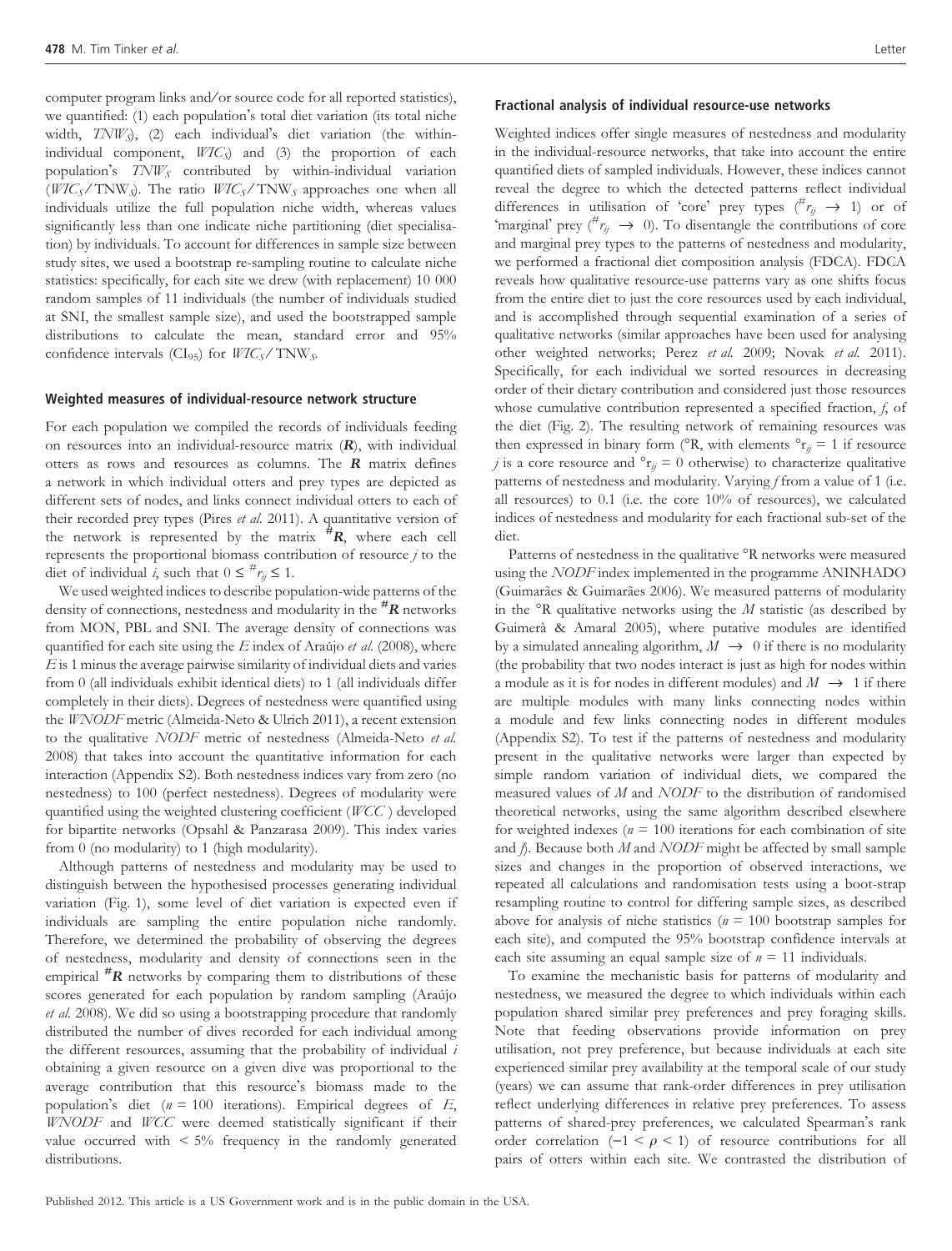

Figure 2 Diet histograms for 'average' individual sea otters at SNI (a), PBL (b) and MON (c) study sites. Contributions of prey types to individual diets were estimated and ranked in decreasing order of importance for each individual. Dashed lines delineate fractional sub-sets of each diet, excluding marginal prey types and retaining the top 90% ( $f = 0.9$ ), 60% ( $f = 0.6$ ) and 30% ( $f = 0.3$ ) of consumed prey biomass. For example, 60% of the diet of an average individual at SNI (A) is made up of just two prey types.

pairwise correlations for members of the same module with the pairwise correlations of individuals belonging to different modules, repeating this comparison for each f-dependent qualitative matrix

generated by the FDCA. We calculated correlation coefficients in two ways: (1) by including all resources on which the population was observed feeding  $(\rho_{all})$  and (2) by including only resources shared between pairs of individuals  $(\rho_{sh})$ , discarding resources fed upon by only one or neither individual of each focal otter pair. This allowed us to disentangle similarities of rank preferences for core resources from similarities in preference for core vs. marginal resources.

Finally, to test whether differences in prey preference rankings reflected differences in individual foraging skills for alternative prey types, we compared prey-specific handling efficiency (handling  $time^{-1}$ ) among individuals from different modules. Specifically, we tested the prediction that individuals assigned to modules whose core diet includes a particular prey ('specialists') exhibit greater handling efficiency than individuals assigned to modules whose core diet does not include that prey ('occasional users'). We focused only on those prey types that occurred in the core diets  $(f = 0.3)$  of the individuals at PBL and MON (as SNI individuals exhibited no modularity for core prey), and used a general linear model (GLM) to compare recorded handling times between specialists and occasional users. The GLM controlled for prey size effects and included individual otters as random effects (individuals were nested within core diet type).

# RESULTS

We recorded a total of 63 701 feeding dives from 74 tagged otters, although sample sizes varied between populations as a result of logistical constraints and population sizes (25 269 dives from 28 otters at MON, 33 050 dives from 35 otters at PBL, and 5382 dives from 11 otters at SNI). Even after accounting for differences in the number of individuals and dives, population-level niche width  $(TNW<sub>S</sub>)$  was significantly greater at MON (2.04,  $CI_{95} = 1.83 - 2.21$ ) and PBL (1.80,  $CI_{95} = 1.53-2.07$ ) than at SNI (1.04,  $CI_{95} = 0.76-1.30$ ). Nevertheless, in contrast to SNI, most individual otters at MON and PBL were diet specialists that typically relied on just 2–3 prey types for the bulk of their diet (Fig. 2), so that the proportion of total niche width comprised of within-individual diet variation  $(WIC \surd TNW_S)$  was relatively low at MON (0.62,  $CI_{95} = 0.52{\text -}0.71$ ), slightly higher at PBL  $(0.69, CI_{95} = 0.58-0.81)$ , and much higher at SNI  $(0.85, CI_{95} = 0.80-0.81)$ 0.92).

The average network density of connections varied significantly between sites: sea otters at the MON site showed a high degree of pairwise diet dissimilarity ( $E = 0.679$ ,  $E_{null} = 0.061 \pm 0.003$ ,  $P < 0.01$ ), three times higher than at SNI ( $E = 0.247$ ,  $E_{null}$  =  $0.045 \pm 0.005$ ,  $P < 0.01$ ). Individuals at PBL showed an intermediate degree of diet dissimilarity ( $E = 0.521$ ,  $E_{null} = 0.058 \pm 0.003$ ,  $P < 0.01$ ). The MON and PBL populations exhibited degrees of weighted nestedness that were higher than expected if individuals were randomly sampling the population niche, but the degree of weighted nestedness observed at SNI was not significant (Table 1). In contrast, all populations exhibited evidence for higher weighted modularity than expected by chance (Table 1).

The FDCA revealed differences in how individuals selected core and marginal resources, and how these patterns varied with population density (Fig. 3). When all resources were considered  $(f = 1)$ , individuals at all three sites exhibited a nested pattern of diet selection  $(NODF > 40$  at all sites) and relatively low levels of modularity  $(M < 0.2$ , Fig. 3a–c). Increasing focus on just the core resources used by each individual  $(f < 1)$  caused patterns of nestedness and modularity to change in similar ways at PBL and MON, with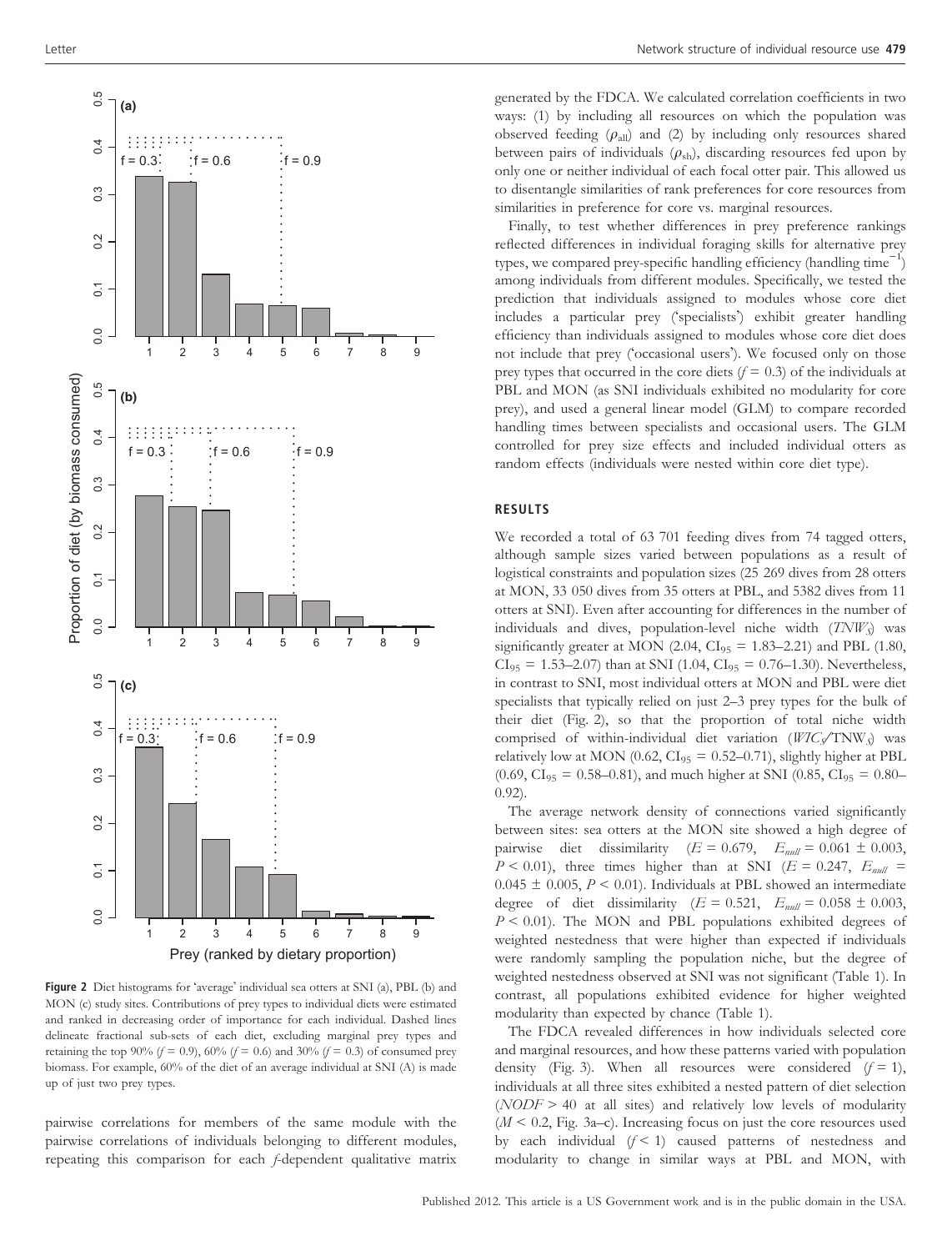nestedness decreasing and modularity increasing to high levels  $(M > 0.6)$  as f was reduced (Fig. 3b–c). When  $f = 0.3$ , individuals were partitioned into seven (PBL) or eight (MON) modules, with all members of a module feeding on the same one or two core resources. The six largest modules at both PBL and MON were defined by the same six prey types: purple urchins, abalone, Cancer crabs, kelp crabs, marine snails and clams (Table S1). At the low-density site (SNI), both nestedness and modularity declined to 0 as f was reduced, with all individuals utilising the same core resource (red urchins), and assigned to a single module, when  $f < 0.4$  (Fig. 3a). These site-specific patterns were consistent even after controlling for sample-size differences among sites (Fig. S2). The correspondence of empirical resource networks (Fig. 4) to alternative theoretical networks (Fig. 1) thus depended on what fraction of the diet was being considered.

All populations exhibited positive (negatively skewed) distributions in the pairwise correlations of their individuals' rank preferences when all resources were considered (mean  $\rho_{all} > 0$  at  $f = 1$ , Fig. 3, Table S2). Individuals within the same module had more similar rank preferences than did individuals of different modules, although at PBL

Table 1 Summary statistics for the weighted indices of nestedness (*WNODF*) and modularity (WCC) calculated for sea otter individual-resource networks at three study sites

|            | <b>Nestedness</b> |                                                                                                                    |  | Modularity |                            |            |
|------------|-------------------|--------------------------------------------------------------------------------------------------------------------|--|------------|----------------------------|------------|
|            |                   | Study site $W\text{NOD}F_{\text{abs}}$ $W\text{NOD}F_{\text{null}}$ P-value $WCC_{\text{abs}}$ $WCC_{\text{null}}$ |  |            |                            | $P$ -value |
| <b>MON</b> | 38.60             | $4.66 \pm 3.22 \leq 0.01$ 0.227                                                                                    |  |            | $0.072 \pm 0.001 \le 0.01$ |            |
| PBL        | 40.34             | $28.67 + 1.96 \leq 0.01 \quad 0.177$                                                                               |  |            | $0.071 + 0.001 < 0.01$     |            |
| <b>SNI</b> | 27 27             | $27.41 + 6.53$ 0.55 0.547                                                                                          |  |            | $0.144 \pm 0.012 \le 0.01$ |            |

Null model values presented for comparison represent the mean ± one SD of randomisation simulations, as described in the text, with the P-values representing the probability that the observed values come from the null model distributions.

this was only marginally significant (Table S3). At MON and PBL the difference between within-module and between-module correlations increased as marginal resources were removed  $(f < 1)$ ; individuals within the same module exhibited increasingly similar rank preferences for their core resources, whereas individuals from different modules exhibited increasingly weaker correlations in rank preferences (Fig. 3e, f). The pattern at SNI differed in that the between-module correlations did not decrease with  $f$  (Fig. 3d), and in fact no betweenmodule comparisons remained when  $f < 0.4$  because all individuals belonged to the same module and exhibited precisely the same rank preferences ( $\rho_{all} = 1$ ). The distributions of shared-prey correlations  $(\rho_{sh})$  exhibited significantly larger ranges than did those of the all prey correlations, with a large number of individuals exhibiting only weak (SNI) or even strongly negative (MON and PBL) correlations in their rank order preferences for shared prey even when they were part of the same module (Table S3).

Differences in prey handling efficiency among individuals belonging to different core diet modules at PBL and MON were consistent with theoretical expectations in the case of four of the six most frequently utilised prey types (Table S4). Specifically, specialists had significantly faster handling times than did occasional users in the case of kelp crabs  $(F = 23.21, P < 0.0001)$ , urchins  $(F = 6.78, P = 0.0097)$ , marine snails  $(F = 4.66, P = 0.0325)$  and clams  $(F = 12.18,$  $P = 0.0005$ ). On average, specialists for a given prey type could handle and consume 43% more prey per unit time than occasional users. Differences in handling efficiency were not significant in the case of Cancer crabs ( $F = 0.44$ ,  $P = 0.5053$ ) and abalone ( $F = 0.23$ ,  $P = 0.6307$ .

#### **DISCUSSION**

For sea otter populations in California, niche width varies negatively with resource abundance (Tinker et al. 2008), in agreement with basic



Figure 3 Results of fractional diet composition analysis (FDCA) for sea otters at SNI (a, d), PBL (b, e) and MON (c, f). Top panels (a–c) show variation in two indices of network structure as a function of the fraction  $(f)$  of the diet considered, with marginal prey types excluded when  $f < 1$ . Filled symbols indicate significant structural patterns (based on comparison to randomised null matrices), whereas open symbols indicate non-significant values. Bottom panels (d–f) show variation in pairwise similarities in the rank ordering of prey preferences as a function of f, with Spearman correlation coefficients calculated for pairs of individuals belonging to the same dietary module (solid circles) and pairs of individuals from different modules (grey circles).

Published 2012. This article is a US Government work and is in the public domain in the USA.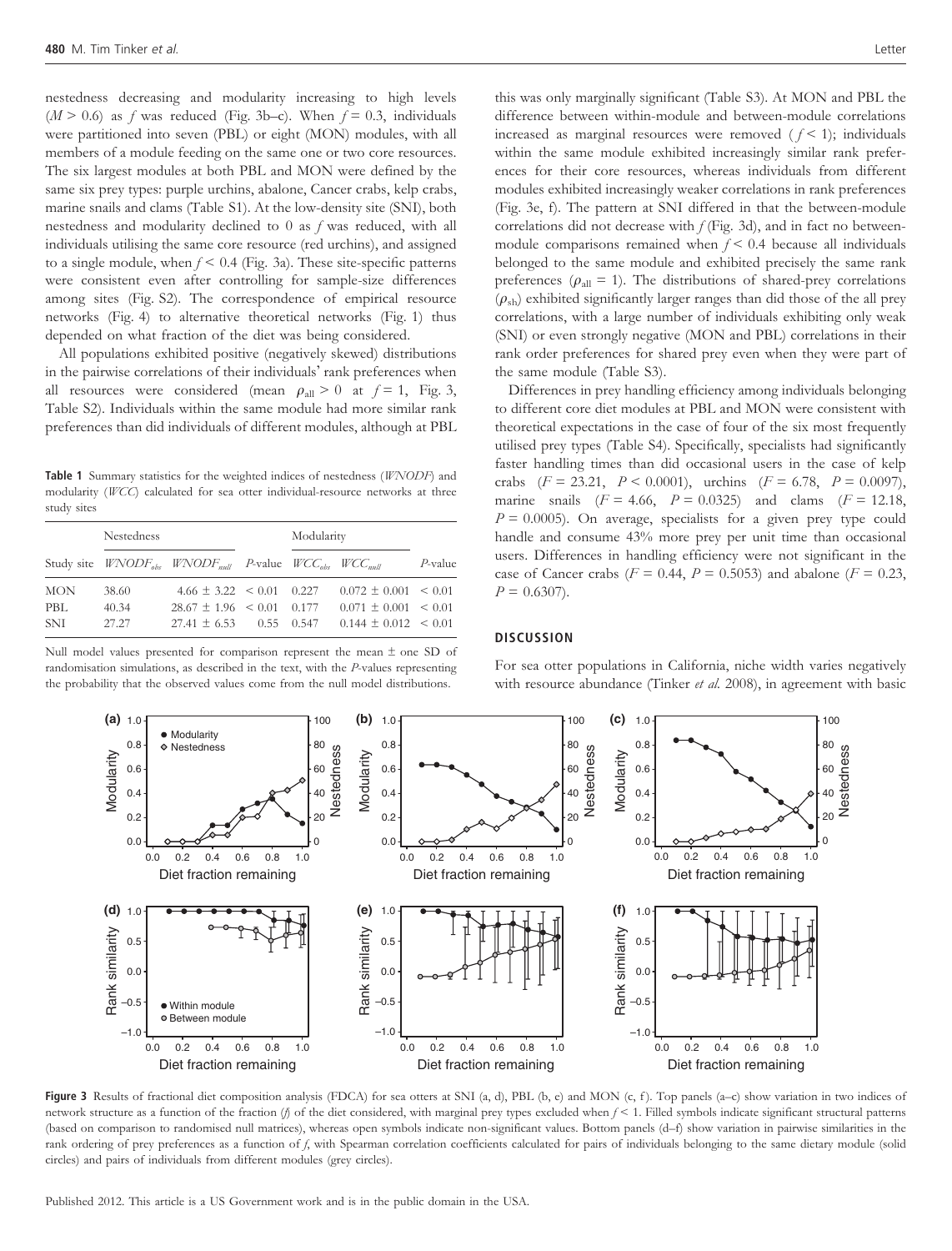

Figure 4 Graphical representation of individual-resource networks for sea otters at SNI (a, d), PBL (b, e) and MON (c, f). Network structure is shown for fractional sub-sets of individual diets at each site, excluding marginal prey types and retaining the top 90% (a–c) and 60% (d–f) of consumed prey biomass. Each panel depicts a unique combination of study site and diet fraction (f), for which network structure is shown in matrix form (on left of each panel) and as node diagrams (on right of each panel; see Fig. 1). In matrix representations, red cells indicate individual-resource links occurring at the specified value of f, whereas blue cells indicate individual-resource links occurring when  $f = 1$ .

predictions of optimal diet theory (Schoener 1971; Pulliam 1974). At the SNI site most individuals tend to utilize the full population niche (represented by high values of  $WIC_S/TNW_S$ ) and have similar diets (represented by a low value of E). At high-density sites (MON and PBL) there is greater population-level niche width and a lower  $WIC_S/TNW_S$  ratio, reflecting greater diet dissimilarity among individuals (higher values of E). While alternative explanations for the differing patterns of diet variation at SNI as compared with MON and PBL cannot be definitively ruled out because our data includes only one low-density site, several lines of evidence – including the similarity between sea otter diets at SNI and sea otter diets at several central California sites surveyed shortly after their re-colonisation in the 1970s (Estes et al. 1981; Ostfeld 1982; Fig. S3) - suggest that a process of density-mediated competition for preferred prey is the most plausible explanation (Appendix S3).

The pairwise diet dissimilarity at MON and PBL was accounted for in part by individual variation in propensities to consume lowvalue prey types, and was reflected in significant nestedness of quantitative resource-use networks (less-diverse diets were sub-sets of more diverse diets). The density-dependent emergence of nestedness

is consistent with predictions of optimal diet theory under a sharedpreferences model. In contrast, the weighted indices of network modularity were also highly significant at the high-density sites, a pattern more consistent with the competitive refuge model (Araújo et al. 2010). Using FDCA allowed us to resolve the apparently contradictory results of weighted network analyses. When all prey types are considered, qualitative individual-resource networks at all sites exhibit nestedness consistent with the shared-preferences model. Excluding marginal prey types caused a reduction in nestedness in all three populations, and modularity to decline in the low-density population (because all individuals shared the same highest-ranked prey type as their core diet component), but increase in the medium and high-density populations, consistent with the competitive refuge model. The strong modularity that emerged in the high-density populations at low values of f reflects clusters of individuals specialising on alternative suites of resources for their core diets. Thus, diet specialisation in sea otters can be viewed as supportive of either the shared-preferences model or the competitive refuge model, depending upon whether one considers all prey or just those prey species that comprise the majority of the biomass⁄ energy consumed.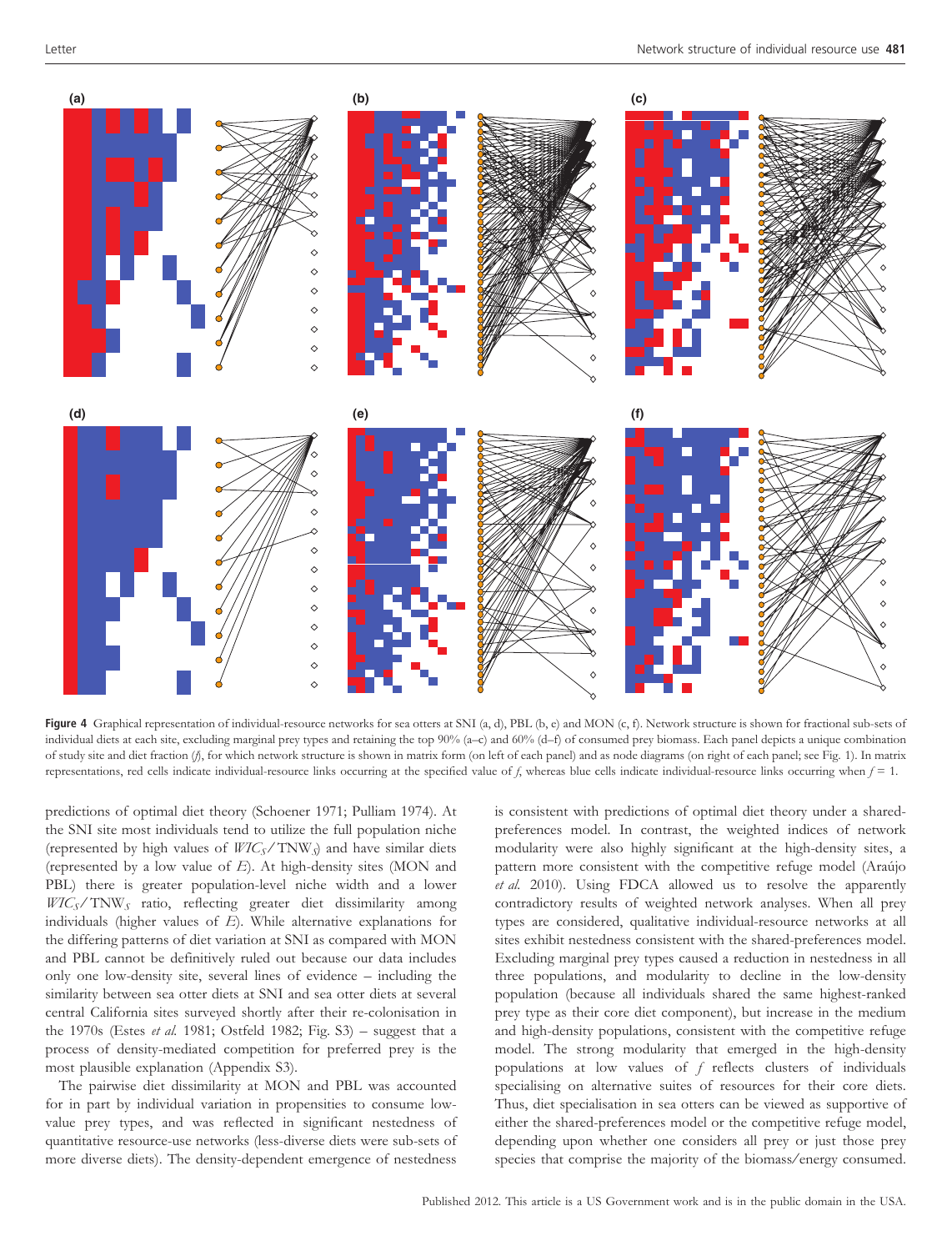The shared-preferences model is appropriate for describing individual variation in utilisation of low-ranked prey, and is consistent with the fact that correlations between individual prey preference rankings were highest at SNI when marginal prey were excluded. However, as competition for resources increases and individuals become more skilled at handling secondary prey types (through experience and/or social learning), they may lose (or fail to develop) foraging skills for other prey types (Svanbäck & Bolnick 2007; Tinker et al. 2008). The inevitable outcome of these trade-offs is the diversification of individual core diets into modules (Araújo et al. 2008), each corresponding to an alternative set of prey preference rankings. This scenario, predicted by the competitive refuge model, is supported by the fact that that prey preference rankings were positively correlated within, but not between modules at the highdensity sites.

Differences in prey preference rankings by individual sea otters presumably correspond to differences in the realised profitability of 'less-optimal' prey types. Indeed, individuals belonging to four of the modules at both PLB and MON exhibited substantially greater foraging efficiency for their preferred prey as compared with individuals from other modules. While similar differences in foraging efficiency were not evident for Cancer crabs or abalone, it is noteworthy that foraging success for these larger and more cryptic prey is less dependent upon at-surface handling efficiency than on the ability to locate and extract items from sub-tidal crevices (i.e. cryptic habitats), parameters that were not directly measurable by our observational techniques (Tinker et al. 2008).

Interestingly, at low values of  $f$  we found that the rank correlations of shared prey were often negative for within-module pairwise contrasts. This result was unexpected, and indicates that differences in prey ranking can occur even among individuals that specialize on the same core diets. That is, if two individuals in the same module both rely on prey types A and B for the majority of their consumed biomass, there is a high likelihood that one will show a preference for A over B, whereas the other will prefer B over A. This finding points towards a hierarchical interpretation of resource use by sea otters, whereby individuals that cluster together based on correlated prey preferences at one level (preferring prey types A and B vs. prey types C and D), may be further sub-divided based on secondary prey preference rankings (preferring prey type A over B). We suggest that future studies should investigate how general this pattern is across animal populations.

The more nuanced views of network structure revealed by FDCA highlight the complexity of resource partitioning at the individual level, and suggest that multiple trade-offs, driven by different selective forces, may be operating at the same time. For example, core prey and marginal prey may serve different functions, and thus utilisation of these two classes of resource could follow independent or even conflicting sets of behavioural decision rules. Temporal or seasonal variation in prey quality or abundance could contribute to the use of marginal resources: for example, individuals may utilize marginal resources only in certain seasons of the year when prey are gravid and thus have higher energy content (Newsome et al. 2009). Such seasonal variation begs the question of what time scales are appropriate for measuring diet composition. Our sea otter dataset spans periods of 1–3 years for each individual, long enough to ensure that real individual differences are distinguishable from sampling artifact, but perhaps too long in that temporal variation due to seasonal effects could confound otherwise clear patterns.

Discrepancies in the here-inferred rules of prey selection for core and marginal resources, and complexities introduced by temporal variation in prey choice, both illustrate the importance of quantitative examinations of individual resource-use patterns. When examining individual diets at temporal scales longer than hours or days, the relevant question is not whether a given resource is utilised by a given individual, but rather how much does that resource contribute to the individual's diet. Empirical tests of theoretical models of individual diet specialisation will benefit from the approaches for analysing quantitative individual-resource networks that we have demonstrated here, including weighted analyses of nestedness and modularity and FDCA.

#### ACKNOWLEDGEMENTS

This work was supported by the US Geological Survey Western Ecological Research Center and Alaska Science Center, the Monterey Bay Aquarium, California Department of Fish and Game, University of California Santa Cruz, the NRS Kenneth S Norris Rancho Marina Reserve, the US Fish and Wildlife Service, the US Navy, and a grant from the Minerals Management Service. PRG and FMDM were supported by FAPESP. We are grateful to the many colleagues and volunteers that assisted with data collection, especially C. Alfano, J. Ames, D. Canestro, B. Cummings, G. Esslinger, M. Harris, B. Hatfield, D. Jessup, A. Kage, M. Kenner, N. Laroche, C. Lin, M. Miller, D. Monson, M. Murray, T. Nicholson, O. Oftedal, J. Perry, K. Ralls, M. Ramirez, J. Stewart, J. Tomoleoni, S. Wolrab and L. Yeates, and numerous volunteers from the Monterey Bay Aquarium. Any use of trade, product, or firm names in this publication is for descriptive purposes only and does not imply endorsement by the US government.

#### **AUTHORSHIP**

MTT, PRG, and MN designed the study, MTT co-led the PBL field study, collected and analysed dietary data and wrote the first draft of the manuscript, PRG conducted network analyses and co-wrote the first draft, MN analysed data for rank preference correlations and cowrote the first draft, FMDM assisted with network analyses and assembled figures, JB co-led the MON field study and collected data, MS co-led the MON field study and collected data, GB co-led the SNI field study and collected data, JAE co-led the PBL and SNI field studies and advised on analyses, and all authors contributed substantially to revisions.

#### REFERENCES

- Almeida-Neto, M. & Ulrich, W. (2011). A straightforward computational approach for measuring nestedness using quantitative matrices. Environ. Model. Software, 26, 173–178.
- Almeida-Neto, M., Guimarães, P., Guimarães, P.R., Loyola, R.D. & Ulrich, W. (2008). A consistent metric for nestedness analysis in ecological systems: reconciling concept and measurement. Oikos, 117, 1227–1239.
- Araujo, M.S., Bolnick, D.I. & Layman, C.A. (2011). The ecological causes of individual specialisation. Ecol. Lett., 14, 948-958.
- Araújo, M.S., Guimarães, P.R., Svanbäck, R., Pinheiro, A., Guimarães, P., Dos Reis, S.F. et al. (2008). Network analysis reveals contrasting effects of intraspecific competition on individual vs. population diets. Ecology, 89, 1981–1993.
- Arau´jo, M.S., Martins, E.G., Cruz, L.D., Fernandes, F.R., Linhares, A.X., dos Reis, S.F. et al. (2010). Nested diets: a novel pattern of individual-level resource use. Oikos, 119, 81–88.